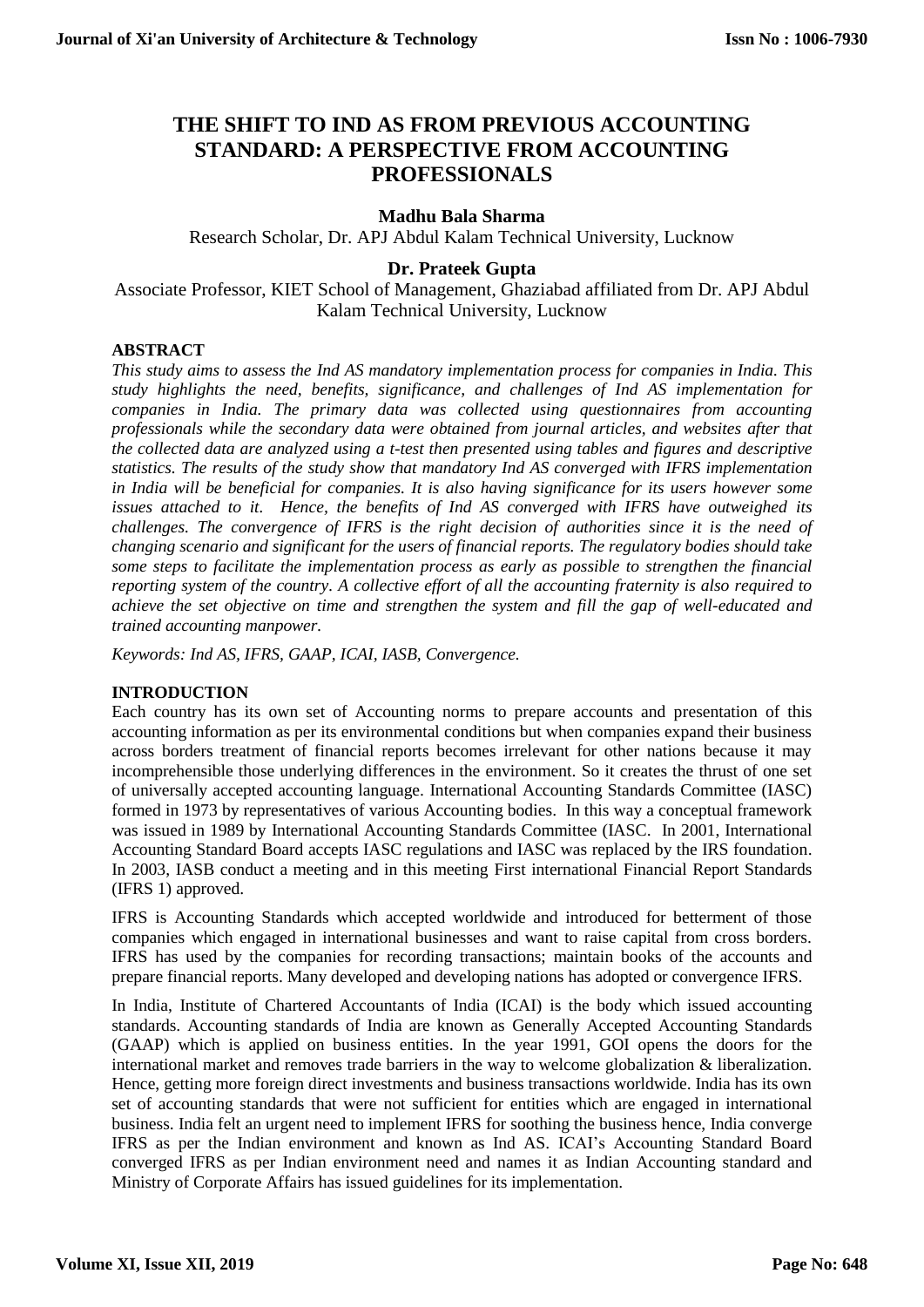#### **OBJECTIVES OF THE STUDY**

To assess the needs, benefits, significance, and challenges of Ind AS mandatory implementation process for companies in India.

#### **SCOPE OF THE STUDY**

This study is mainly concerned with assessing the need, benefits, key significance and identifying challenges that affect the mandatory implementation process of Ind AS in India by taking view of accounting professionals from different organizations which include employees of accounting firms, auditing firms, self-practitioners and academicians to draw genuine results. A detail study throughout the country should be done but because of some limitations, the researcher faced this study is limited to some cities of Delhi - NCR by employing a questionnaire method.

#### **SIGNIFICANCE OF THE STUDY**

Principally the main of this study is to recognize the need, benefits, significance, and challenges of Ind AS mandatory implementation in India and then provide the possible suggestions. It will contribute an important input for policymakers, provide suitable means for smoothen the implementation process. This study would also help all the accounting professionals and academicians to adopt the requisites in the accounting system and create awareness, may help to cop up with challenges and grab the potential opportunities and get benefits. Researcher found that published empirical research articles are limited on this issue specifically in the case of India. So, this paper will intend to fill this gap and will be useful for future researchers who have an interest in the same area.

#### **LIMITATION OF THE STUDY**

In the statement of the problem above it is stated that empirical research articles associated to the Ind AS implementation in India are limited. Lack of adequate empirical articles in the country was found a challenge for the study that is why the study emphasizes its base on journal articles done in other countries. The primary data collection was found very challenging because most of the respondents are not willing to fill the questionnaire and who show willingness required continuous follow up so it took a long time in collecting responses. The other limitation that should be acknowledged is the sample area limited to Delhi - NCR.

#### **REVIEW OF LITERATURE**

In comparison to smaller firms larger firms have more knowledgeable and more advanced in the implementation process. Results exhibit the uncertainty in respect of impact on internal operations  $\&$ external reporting albeit firm's profitability and financial position would be affected, costs of conversion are likely to be significant for most respondent firms. Potential benefits are not clear. (Jones & Higgins, 2006). Some disclosures of NZ FRS and IFRS found similar**.** A considerable improvement was observed in unspecified disclosure levels for companies (Balshaw & Lont, 2010). This study identified substantial variance in ROA for firms from EU nations/businesses. Only two countries show a negative average substantial variance between ROA derived from both standards. IFRS provides better & relevant accounting information in comparison to LG; no statistical support find in this aspect. IFRS provides higher quality discretionary accruals and positive timelines of earnings as compare to LG (Aubert & Grudnitski, 2011). IFRS implementation process faces numerous problems but the benefits overshadow these problems. IFRS adoption enables financial statements of companies more worthy that are uniformed and more understandable; economic growth of country will enhances as global investment opportunities enhanced due to boost investors' confidence (Okpala, 2012). The study finds various issues which should be address and overcome. An example can be set for those countries which are in adoption process and wish to adopt global standard by the assessment of experience of other countries which implemented IFRS earlier (Odia & Ogiedu, 2013). The results explore the key challenges of IFRS adoption. Preparers are not aware from global standards, training programs are less in numbers, IFRS/IASs inclusion in accounting curriculum, the lack of implementation process, weakness found in some governance system and accounting and audition persons inability to use the english language (Faraj & Firjani, 2014)**.** IFRS provide better results and affect financials of the users Hence increase global listings, mergers and acquisitions and finance. By the IFRS adoption and implementation companies performance, and compliance practices will improved (Matthew, 2015). IFRS is beneficial for the country irrespective of implementation cost and some other challenges associated with the implementation of IFRS.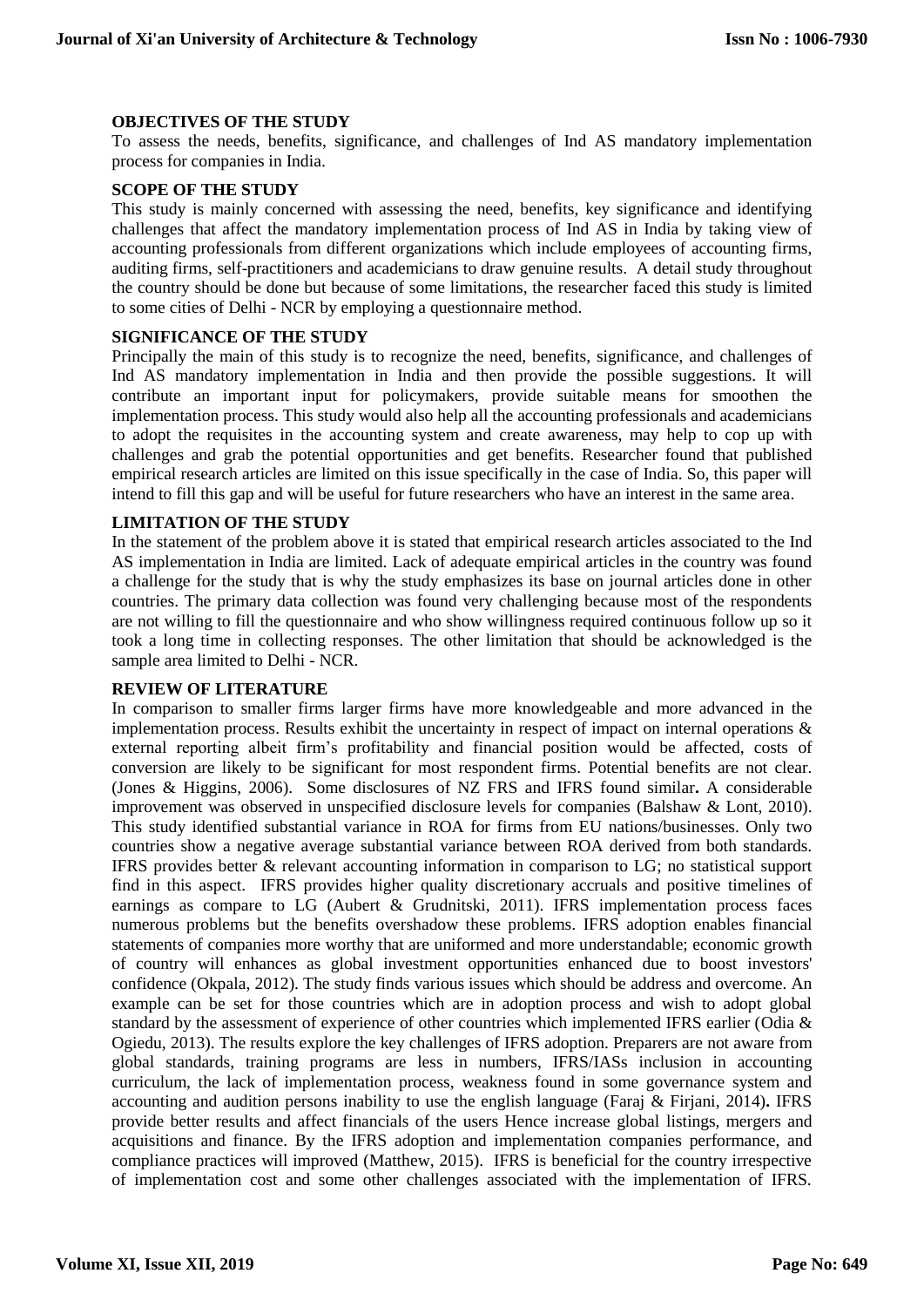Complexity of IFRS, inadequate training to staff, changes required in the accounting process, information technology infrastructure and existing laws are the major challenges in the way of IFRS implementation **(**Gupta, Akhter & Chaklader, 2015**).** Financial activities, of the companies have not changed due to IFRS. Operating activities, investment activities, financial risk and debt convent has not improved significantly. However, certain variable results varied when taking separately & collectively (Shukla, 2015). Convergence to IFRS provides an opportunity for capital maintenance. Financial ratios calculated under GAAP and IFRS found significant differences. Profitability, liquidity and valuation ratios significantly increase after IFRS adoption (Achalapathi & Bhanusireesha, 2015). Reduction in cost of capital, improvisation in quality of financial reports, increased global listing, fascination of foreign direct investment are some benefits of IFRs together with some challenges like legal and regulatory framework, audit fees, awareness campaign and training programmes etc. which should be address timely for successful adoption **(**Hossain, Hasan, & Safiuddin, 2015). Ethiopian companies benefited from IFRS adoption; efficiency and effectiveness of financial reporting improve trustworthy and comparable financial statements, makes external financing easier, greater transparency, greater effectiveness of the internal audit, reduces the cost of capital, increase investors' confidence, reduce uncertainties and better risk management. However, various challenges are associated with IFRS adoption; Lack of proper financial reporting guidance, Lack of proper instructions from regulatory bodies, needs additional training for professionals and modernized IT systems in handling the transitions to IFRS are found the main challenges among others (Simegn, 2015). Organizations were underprepared for the transition to IFRS. Entities faced some key challenges like reduced education and training, executive-level support and business -related implications etc. (Weaver & Woods, 2015). The contents of corporate financial statements will significantly change by adopting the converged IFRS in India; and provide more transparent and comparable financial statements. Conversion to IFRS system impacts the values of key financial ratios which influence the evaluation of the financial situations of firms; although it could not be proved that these variations are statistically significant. Variations in the individual firm have positive as well as negative directions. RoE, EPS, RoCE, PE ratio and MV ratios have positive significant difference upon adoption of IFRS. So, it is good from an investor's point of view. Companies have to communicate the positive results of global standard on financial performance to the stakeholders through annual reports, newsletters, and websites of the company (Janani & Padmasani, 2016). Net income position has not deviated and fluctuates significantly. The provision of dividend is not recognized under IFRS. The fair value measurement approach has used in IFRS. It has found that due to convergence total equity, total liability & leverage ratio change significantly but total asset turnover, return on asset, and net profit ratio is not affected significantly. IFRS implementation result in increasing and decreasing trend on some ratios. Due to variations in accounting methods increase the cost of preparers, users and auditors (Abbasi, 2016). Various implementation errors find in this study. IFRS experts are less as per demand, training cost & auditor cost is high these factors makes IFRS implementation costly (Loyeung et al., 2016). Complex & large no. of disclosures, transactions recognition, absence of general guidelines, tax treatment are the some issues found in IFRS / IAS adoption (Abedana & Gayomey, 2016). Accounts department have IFRS implementation issue as higher implementation cost while benefits more than it (Oladeji & Agbesanya, 2019). Lack of adequate IFRS trained professionals, IFRS is not in curriculum in an effective manner, Initial cost of conversion is high, IFRS implementation is complex due to technicalities and laws does not fully support the Ind AS implementation process are the few challenges highlight in the study and to address these challenges ICAI formed an advisory committee to guide and, support converged IFRS implementation smoothly and effectively (Sharma & Gupta, 2019).

# **RESEARCH METHODOLOGY**

# **Research Design**

This study follows the qualitative and quantitative approaches. The qualitative approach of the research explores the results of the collected data using descriptive statistics. In this section, the need, benefits, and significance of IFRS implementation are presented. The quantitative approach is developed to empirically test the hypothesis in the research model.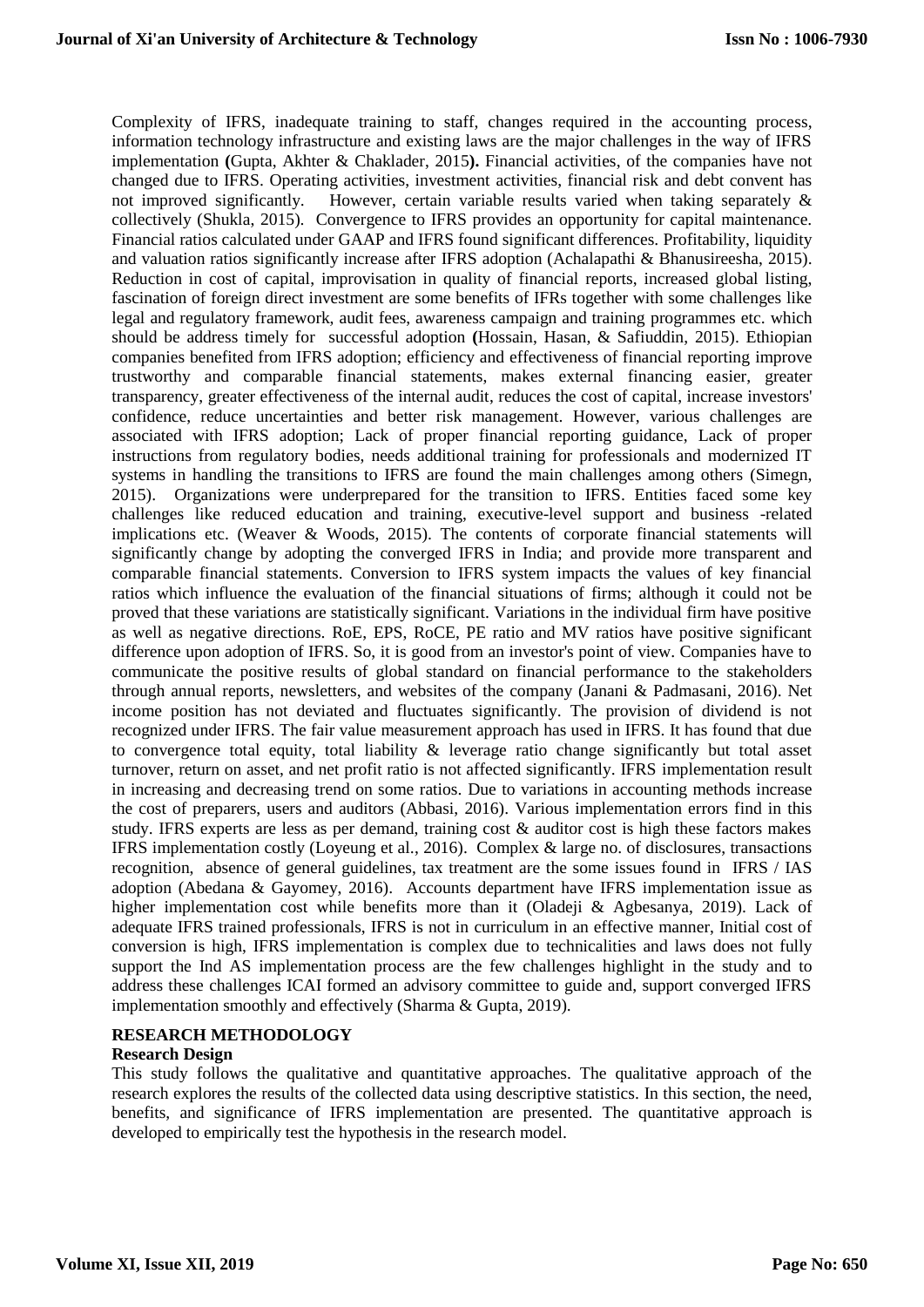# **Research Hypothesis**

The following research hypothesis has developed to be tested.

H01: The requirement for Mandatory IFRS implementation is not clear for companies in India.

Ha1: The requirement for Mandatory IFRS implementation is clear for companies in India.

#### **Types of data and instrument of data collection**

In this study, Researcher used both primary and secondary data.

#### **Primary data**

In this study, a well-structured questionnaire has been prepared to collect primary data from respondents. The questionnaire was designed in a way to properly address the research questions and achieve its objectives and as well to draw valid conclusions.

#### **Secondary data**

In this study, secondary data were obtained through various journal articles, e-libraries, and other internet sources.

#### **Target population and sample size**

The target population for this study is accounting professionals in different organizations of Delhi-NCR. Those organizations include public firms, private Firms, and higher educational institutions. 530 accounting professionals from those organizations participated in this study. Accounting professionals in this context include Accounting, Audit, Taxation & others. The main reason for targeting accounting professionals only due to their expertise, relevance and knowledge to Ind AS converged with IFRS and local reporting practices since they are the key persons in their field.

# **DATA ANALYSIS METHOD**

To collect the data for this study, questionnaire has been well designed and all the questions set on five-point Likert scale. The questionnaire was distributed to respondents electronically and physically and finally, 530 filled questionnaires collected, descriptive statistics were used to present the qualitative aspect of the data. The need, benefits, and significance of Ind AS converged with IFRS implementation in India were presented using descriptive statistics. Researches used IBM SPSS for data analysis. One sample t-test conducted to check the null hypothesis; the results are presented using figures and tables. Finally, analytical conclusions have drawn and the possible recommendations are forwarded.

# **RESULTS AND ANALYSIS**

# **The need of Ind AS converged with IFRS implementation for companies in India**

It is inferred from the opinion of the respondents that there exists a need for converged IFRS implementation for companies in India. It is evident from [Figure](#page-3-0) that majority of the respondents opine that due to the synchronization to converged IFRS, business opportunities will be enhanced and better relevance, reliability, and transparency in the financial system of companies can be achieved.



<span id="page-3-0"></span>Figure 1: Opinion of Respondents toward converged IFRS Implementation in India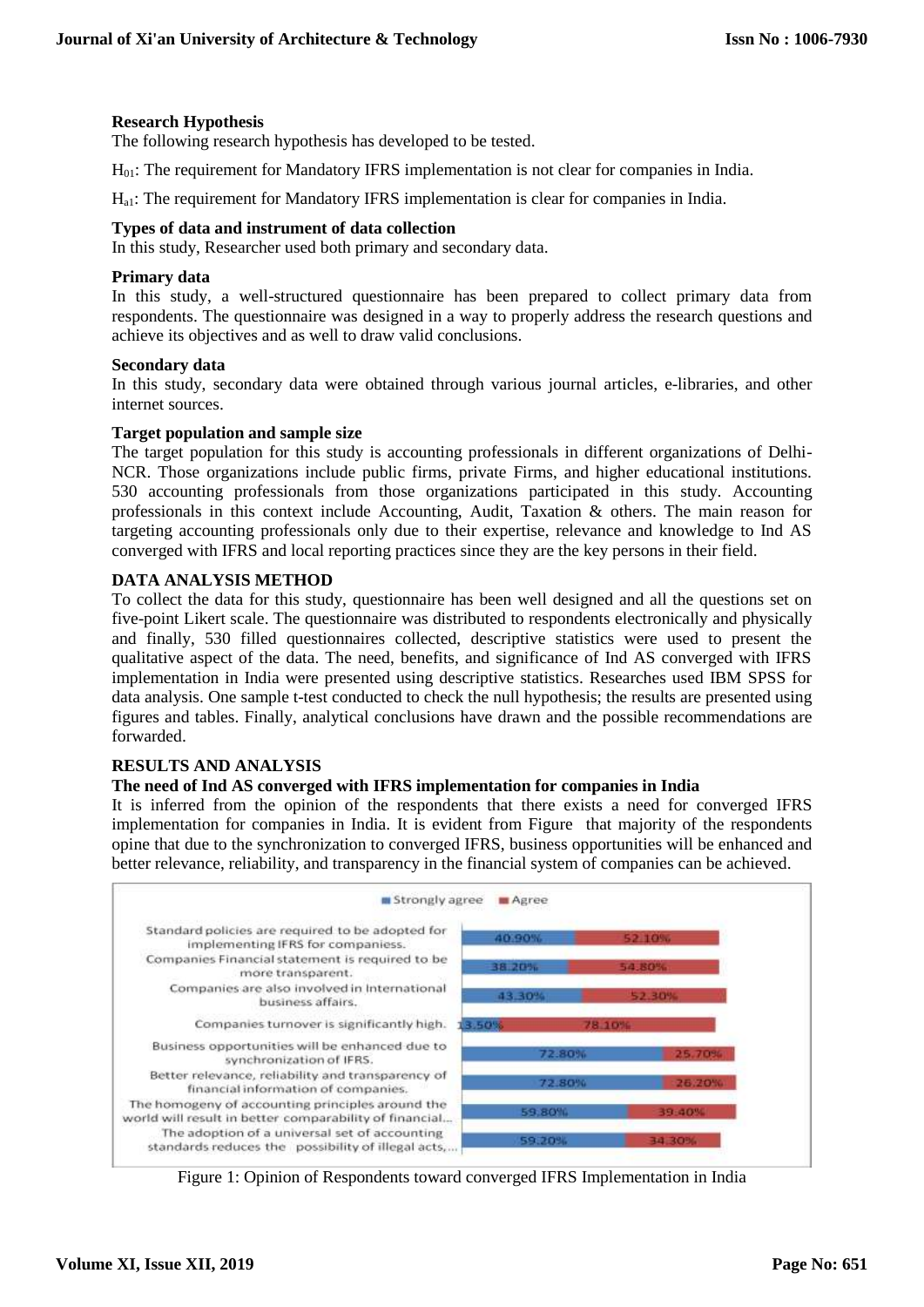Besides, companies can engage in International business affairs which will lead to high turnover due to Ind AS converged with IFRS implementation. However, there is more variation in the responses towards an agreement concerning the need of Ind AS converged with IFRS implementation because companies' turnover is significantly high.

Majority of the respondent's further feel that standard policies are required to be adopted for implementing Ind AS converged with IFRS for companies, and the financial statements are also required to be more transparent.

Table I results reveals that the aggregate mean for the various items of assessing the need of converged IFRS implementation for Companies in India is less than 2 which indicates response pattern in strong favour of converged IFRS implementation with greater consistency in their opinion (Standard deviation also less than 0.7). It exhibit that the majority of the respondents felt that there exists a greater need for converged IFRS for Indian Companies. So far as the overall assessment is concerned, the mean score is 1.54 with SD of 0.29, reflecting a strong need for converged IFRS implementation for companies in India.

| Items for assessing the need for IFRS Implementation                                         | <b>Mean</b> | Count | Std.<br><b>Deviation</b> |
|----------------------------------------------------------------------------------------------|-------------|-------|--------------------------|
| Ind AS implementation will help in reduction in irregularities such as<br>fraud.             | 1.48        | 530   | 0.64                     |
| Ind AS will help in a better comparability of financial performance all<br>around the world. | 1.41        | 530   | 0.52                     |
| Financial information of companies will be more relevant, reliable, and<br>transparent.      | 1.28        | 530   | 0.48                     |
| Business opportunities will be enhanced due to the synchronization of<br>IFRS.               | 1.30        | 530   | 0.53                     |
| Companies' turnover is significantly high.                                                   | 1.95        | 530   | 0.47                     |
| Companies are involved in International business affairs.                                    | 1.61        | 530   | 0.57                     |
| Companies' Financial statement is required to be more transparent.                           | 1.69        | 530   | 0.60                     |
| Standard policies are required to be adopted for implementing IFRS for<br>companies.         |             | 530   | 0.60                     |
| <b>Overall Need for IFRS implementation for companies in India</b>                           | 1.54        | 530   | 0.29                     |

# **Table I: Statistical results for the need for IFRS**

# **Significance of IFRS Implementation**

Figure 2 reveals the opinion of the respondents regarding the significance of the Ind AS converged with IFRS implementation. Majority of the respondents believed that Consolidated financial statements of companies will be prepared easily. Most of the respondents strongly believe that it will lead to easy comparison in inter-company financial statements. Approximately majority of the respondents have the opinion in favour of Ind AS implementation because it will help in analysis of financial statements for various decision-makers and avoidance of dual set of financial statements for those companies which are listed outside India.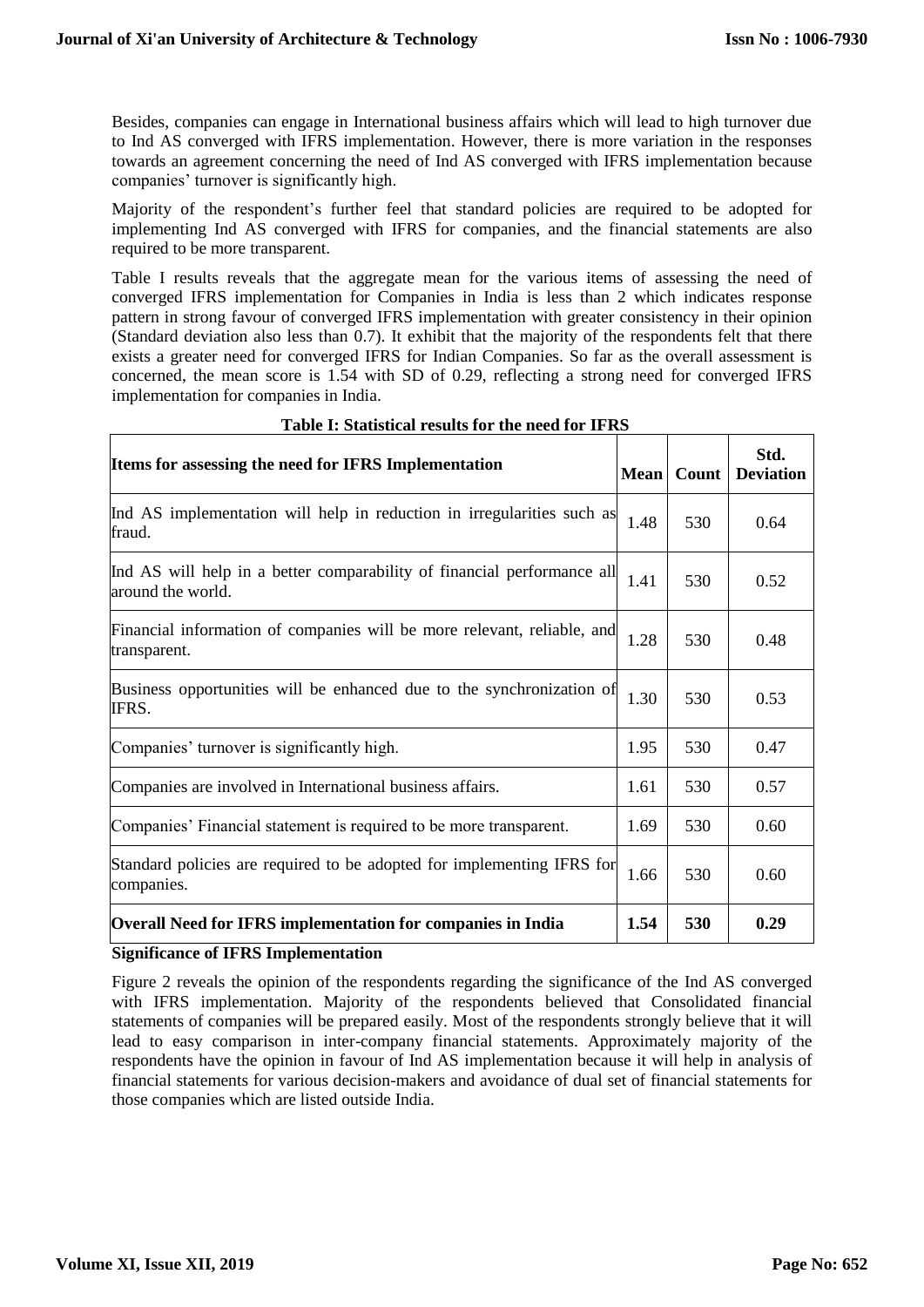

Figure 2: Significance of Ind AS implementation

Further Table II shows the aggregate statistical results for the significance of Ind AS Implementation indicating the greater significance of Ind AS implementation with mean value and standard deviation of 1.41 and 0.35 respectively. The mean score for all the items under the construct is inclined towards a strong agreement opinion of the respondents with acceptable standard deviation.

| Items for the significance of Ind AS implementation                                                  | Count | Mean | <b>Standard</b><br><b>Deviation</b> |
|------------------------------------------------------------------------------------------------------|-------|------|-------------------------------------|
| Group Financial Statements will be prepared easily.                                                  | 530   | 1.28 | 0.48                                |
| Ind AS enables a better comparison of Inter-Company Financial<br>Statements.                         | 530   | 1.38 | 0.77                                |
| Avoidance of Dual set of financial statements for those<br>companies which are listed outside India. | 530   | 1.53 | 0.52                                |
| It will improve the analysis of financial statements for various<br>Decision Makers.                 | 530   | 1.47 | 0.51                                |
| <b>Significance of Ind AS Implementation for Companies</b>                                           |       | 1.41 | 0.35                                |

# **Table II: Statistical Results for Significance of Ind AS Implementation**

To sum up it is evident that the significance of IFRS implementation for companies is enormously felt by the respondents.

# **Benefits of Ind AS Implementation**

When it comes to evaluating the benefits of Ind AS implementation, a mixed response pattern is observed. Figure 3 shows the responses of the respondents towards the benefits of Ind AS implementation. Majority believed in enhancement of accuracy and reliability of financial statement due to Ind AS implementation. However, a significant percentage of respondent feel that internal audit will become easier but some respondents expressed their consent on cheaper audits of companies due to Ind AS converged with IFRS implementation. A significant percentage of respondents opined that the process of merger & acquisition will become easier.



Figure 3: Perceived Benefits of Ind AS converged with IFRS Implementation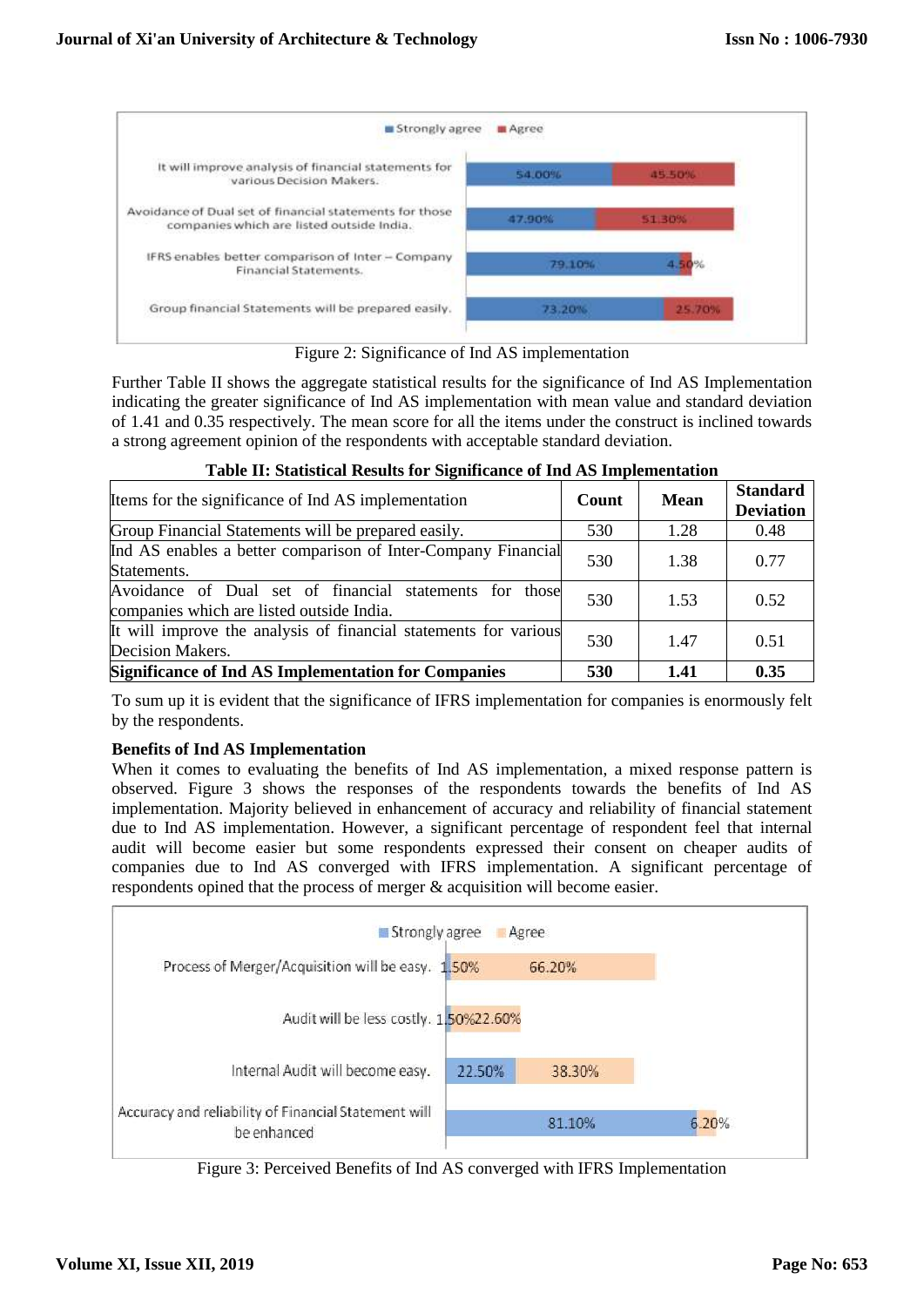Further the statistical results also confirm the above interpretation (Table III). It is evident that the respondents are not much scattered in their opinion concerning easy internal audit and cheaper auditing (mean score 2.18 and 2.97) with SD 0.79 and 0.72 respectively. However, the enhanced accuracy and reliability of financial statements on account of Ind AS converged with IFRS implementation is well perceived by the respondents (mean score 1.32).

|                                                                      |       |             | <b>Standard</b>  |
|----------------------------------------------------------------------|-------|-------------|------------------|
| <b>Items for Benefits of Ind AS implementation</b>                   | Count | <b>Mean</b> | <b>Deviation</b> |
| Internal Audit will become easy.                                     | 530   | 2.18        | 0.79             |
| The audit will be less costly.                                       | 530   | 2.97        | 0.72             |
| The process of Mergers/Acquisitions will be easy.                    | 530   | 2.40        | 0.67             |
| Accuracy & reliability of financial<br>Enhanced<br><b>Statements</b> | 530   | 1.32        | 0.7              |
| <b>Benefits of Ind AS Implementation for Companies</b>               | 530   | 2.22        | 0.38             |

# **Table III: Statistical results of benefits of Ind AS implementation**

# **Benefits to National Regulatory bodies from Ind AS implementation**

majority of the respondent opines that the National Regulatory bodies will benefit from IFRS implementation in the form of a more effective regulatory oversight and enforcement of higher standards of financial disclosures and easy regulation of capital market and majority of the respondents also feel that Ind AS implementation will lead to early warning signals of corporate frauds, however the opinion towards improved income to regulatory bodies varies (Figure 4).



Figure 4: Benefits to National Regulatory Bodies from Ind AS Implementation

Further, the statistical results also support no significant change in income of national regulatory bodies with a mean score of 2.58 and SD 0.97 (Table IV). However, overall benefits to the national regulatory bodies are perceived significantly with a mean score of 1.65 and smaller variance in opinions.

| Table IV: Statistical results of Benefits to National Regulatory bodies from Ind AS |  |  |
|-------------------------------------------------------------------------------------|--|--|
| implementation                                                                      |  |  |

| Items for Benefits to National Regulatory bodies from Ind AS                                         |                   | <b>Standard</b> |                  |
|------------------------------------------------------------------------------------------------------|-------------------|-----------------|------------------|
| implementation                                                                                       | <b>Count Mean</b> |                 | <b>Deviation</b> |
| More effective regulatory oversight and enforcement of higher<br>standards of financial disclosures. | 530               | 1.98            | 0.37             |
| Ind AS will make early warning signals of corporate fraud.                                           | 530               | 1.56            | 0.77             |
| Regulation of the Capital market will be easy.                                                       | 530               | 1.60            | 0.58             |
| Ind AS will result in improving the income (taxes) exchange rate.                                    | 530               | 2.58            | 0.97             |
| Benefits to National Regulatory bodies from Ind AS<br>implementation                                 | 530               | 1.65            | 0.37             |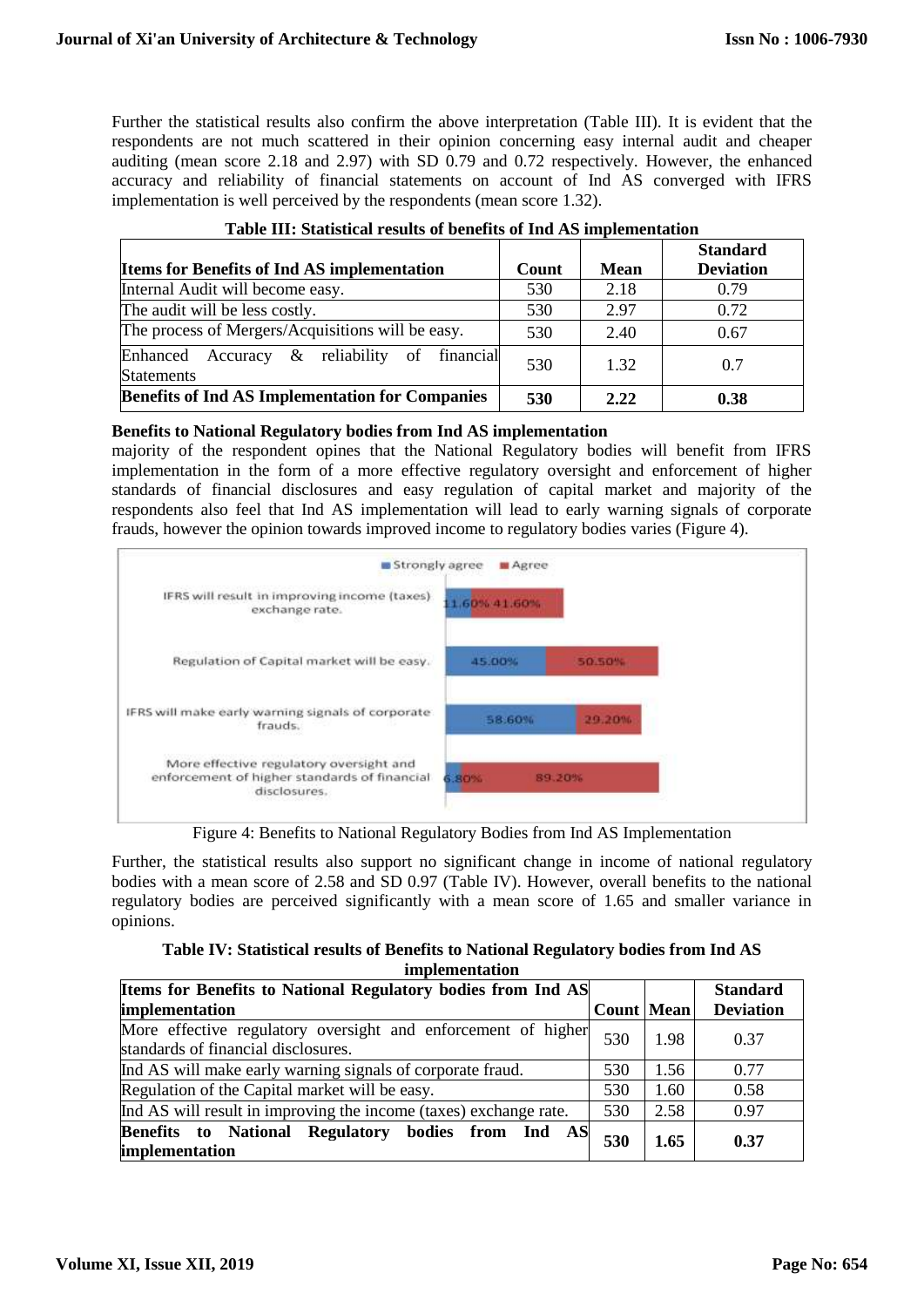Thus, in addition to the benefits to the companies, Ind AS implementation will also benefit for national regulatory bodies in terms of early warning signals and easy capital market regulation. However, the respondents agree (mean score 1.98) that Ind AS implementation will lead to more effective regulatory oversight and enforcement of higher standards of financial disclosures.

# **TESTING OF HYPOTHESES**

The hypothesis is proposed to be tested for their significance. To test the null hypothesis a one-sample t-test is conducted for all those variables that describe the need, significance and benefits of Ind AS implementation and the table below presents its results.

H<sub>01</sub>: The requirement for Mandatory Ind AS implementation is not clear for companies in India.

Ha1: The requirement for Mandatory Ind AS converged is clear for companies in India.

The t value (-88.168) for the need of Ind AS for Indian Companies is statistically significant (p- value 0.000) at 1% level of significance, hence it is clear that there is a need of Ind AS for Indian companies and the respondent even felt that due to Ind AS implementation business opportunities will be enhanced and a better relevance, reliability, and transparency in the financial system of companies can be achieved and a companies can also engage in International business affairs (Table V).

Further, the significance of Ind AS implementation is also been felt by the respondents in the form of the t value (-105.730) which is statistically significant (P-value 0.000) at 1% level of significance so it is evident that Ind AS implementation is significantly important for the Indian companies.

Because the respondents already perceived that due to Ind AS implementation consolidated financial Statements will be easily prepared, double set of financial statements will be avoided and the analysis of financial statements for various decision makers also be improved.

| <b>Hypothesis</b><br><b>Constructs</b><br>for<br>testing                                    | t          | df  | Sign. | <b>Mean</b><br><b>Difference</b> |           | 95% Confidence<br>Interval of the<br><b>Difference</b> |
|---------------------------------------------------------------------------------------------|------------|-----|-------|----------------------------------|-----------|--------------------------------------------------------|
|                                                                                             |            |     |       |                                  | Lower     | <b>Upper</b>                                           |
| Need of Ind AS converged with<br><b>IFRS</b> for Indian Companies.                          | $-88.168$  | 529 | 0.000 | $-1.63255$                       | $-1.6689$ | $-1.5962$                                              |
| Significance of Ind AS converged<br>with IFRS Implementation for<br>Companies               | $-105.730$ | 529 | 0.000 | $-1.58632$                       | $-1.6158$ | $-1.5568$                                              |
| Benefits of<br>Ind AS converged<br>with IFRS Implementation                                 | $-47.442$  | 529 | 0.000 | $-0.78349$                       | $-.8159$  | $-7510$                                                |
| Benefits to National Regulatory<br>bodies from Ind AS converged<br>with IFRS implementation | $-84.869$  | 526 | 0.000 | $-1.35468$                       | $-1.3860$ | $-1.3233$                                              |

**Table V: One-Sample Test for Mandatory Requirements of Ind AS converged with IFRS Implementation**

Likewise, respondents also throw out the various benefits of Ind AS converged with IFRS Implementation with its t value (-47.442) being statistically significant (p- value .000) at 1% level of significance, such as the easy process of merger/ acquisition, internal audit, and auditing.

Hence, looking at the overall t and p-value of variables about the mandatory requirement of Ind AS converged with IFRS implementation, the null hypothesis may be rejected in favor of the alternative hypothesis, and it can be concluded that the requirement for mandatory Ind AS converged with IFRS implementation are clear for companies in India.

# **CONCLUSION & RECOMMENDATIONS**

This study result reveals that mandatory Ind AS implementations for companies is the need for the scenario. Most of the responses in favour that due to the synchronization to Ind AS, business opportunities will be enhanced and better relevance, reliability, and transparency in the financial system of companies can be achieved. Internal audit becomes easy, the merger and acquisition process becomes easy, group financial statements of companies will be easily prepared, comparison of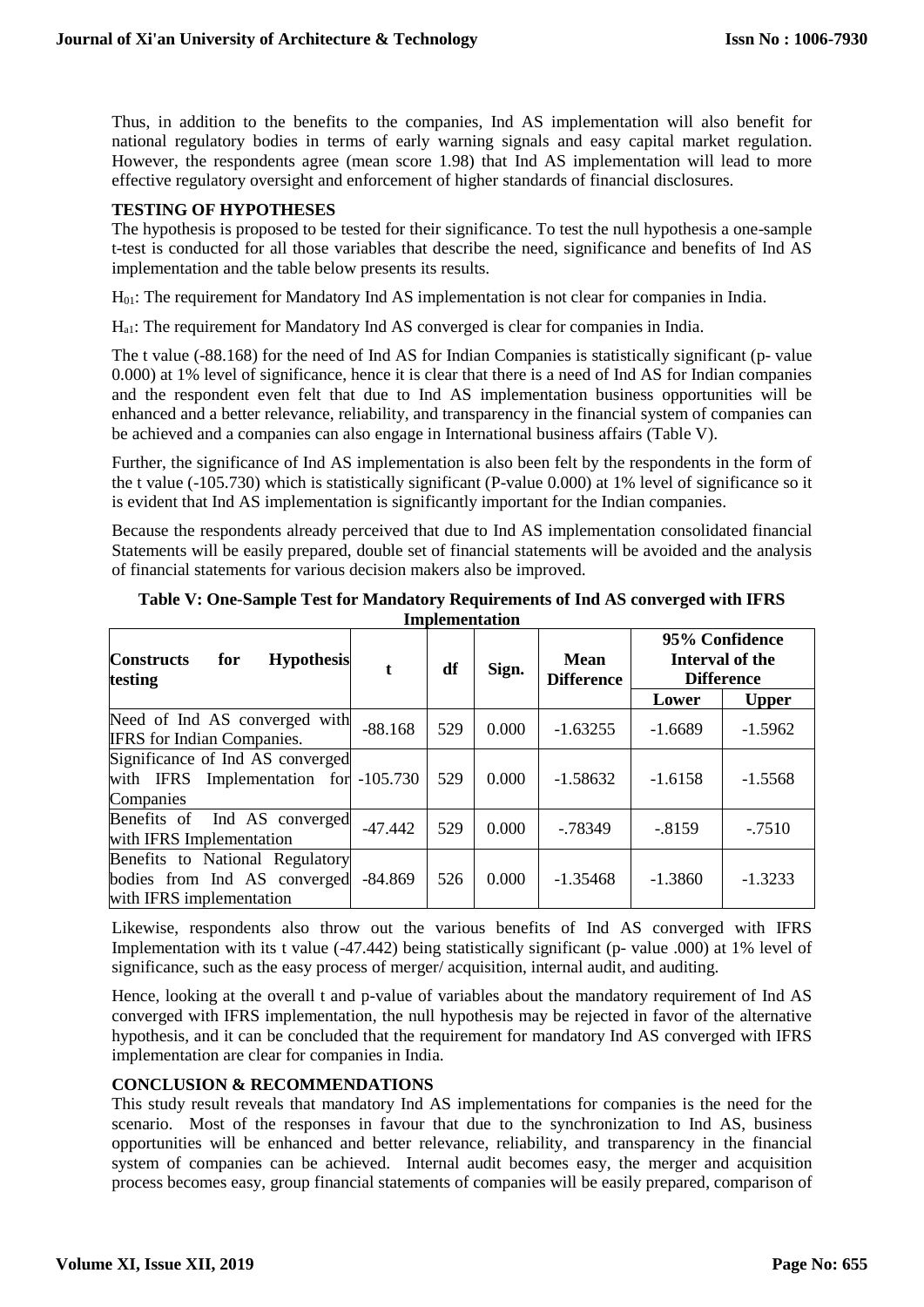financial statements will more easily by users. National regulatory bodies will benefit from Ind AS implementation in respect of enforcement of advanced standards of financial disclosures, easy regulation of the capital market, reduction in malpractices of corporates, improved income to regulatory bodies hence, mandatory implementation of Ind AS for specified companies is the right step.

Ind AS converged with IFRS implementation for business entities facing various challenges but it could be effectively implemented with the support of the government, ICAI, various regulatory authorities, and stakeholders. IFRS is beneficial for stakeholders in various ways so implementation has recommended (Sharma & Gupta, 2019).

Regulatory body should introduce IFRS training at least cost and part of MCPE. The various regulatory bodies of government should consider the environmental situation of the country in checking the IFRS application timetable (Okpala, 2012). Adequate Resources, Awareness programs, Training, and development to preparers and strong accounting framework, vigilant planning and widespread education required for effective implementation of IFRS (Odia & Ogiedu, 2013). Amendment in the existing laws is required by regulators to facilitate applications. Policy-makers should include global standards into accounting curriculums and training programs at the national level (Faraj & Firjani, 2014). Since benefits of IFRS adoption are greater than its challenges, the regulatory body should adopt IFRS as early as possible to strengthen the financial reporting system of the country (Simegn, 2015). The regulatory body should start education drives to show the impact of IFRS adoption. Nigerian government should support in IFRS adoption process for full compliance (Matthew, 2015).

Convergence Process is having its own challenges like contradictory legal and regulatory environment, Industry technical preparedness etc. All the entities should designed a plan to achieve the convergence objective adequately (Abbasi, 2016). There should be an incorporation of IFRS / IAS concepts and procedures into accountancy educational curriculum and provision of capacity building and development for all relevant stakeholders engage in the implementation and continuous survival of IFRS / IAS in Ghana. (Abedana & Gayomey, 2016). Accounting professional and Indian corporate can get the benefits of universal accounting standards irrespective of various challenges. (Janani & Padmasani, 2016).

The shift to Ind AS from GAAP is essential for companies doing business in other countries and exploring the investment opportunities. Ind AS mandatory implementation has not easy for preparers and auditors because of various implementation issues but Ind AS benefits are significantly high so accounting fraternity should emphasize to cop up from these issues.

India has shifted from traditional accounting standard to Ind AS; that is challenging albeit beneficial for companies in numerous ways. Problems can be addressed by the joint efforts of all stakeholders so Ind AS implementation is recommended (Sharma & Gupta, 2018). Introducing IFRS in the curriculum in an effective manner, affordable IFRS training with more institutions, enhancing awareness among accounting professionals by conducting seminars, conferences, workshops and training on regular basis, and updating in existing laws (Sharma & Gupta, 2019).

# **REFERENCES**

- Abbasi, E. H. (2016). International Financial Reporting Standards (IFRS) for International Accounting and Financial Integration: With a special focus on Wipro Limited of India. *Archives of Business Research,* 4 (1), pp 67-85.
- Abedana, V. N., & Gayomey, J. [\(2016\). IFRS / IAS Adoption and its Tax Challenges and](http://www.theijbm.com/)  Management – Views from Ghana. *[The International Journal of Business & Management,](http://www.theijbm.com/)* Vol. [4, Issue 5, pp. 197 –](http://www.theijbm.com/) 210.
- Achalapathi, K.V., & BhanuSireesha, P. (2015). Impact of IFRS adoption on financial statements of select Indian Companies. *Osmania Journal of International Business Studies*, Vol. X, No. 1, pp 21-33.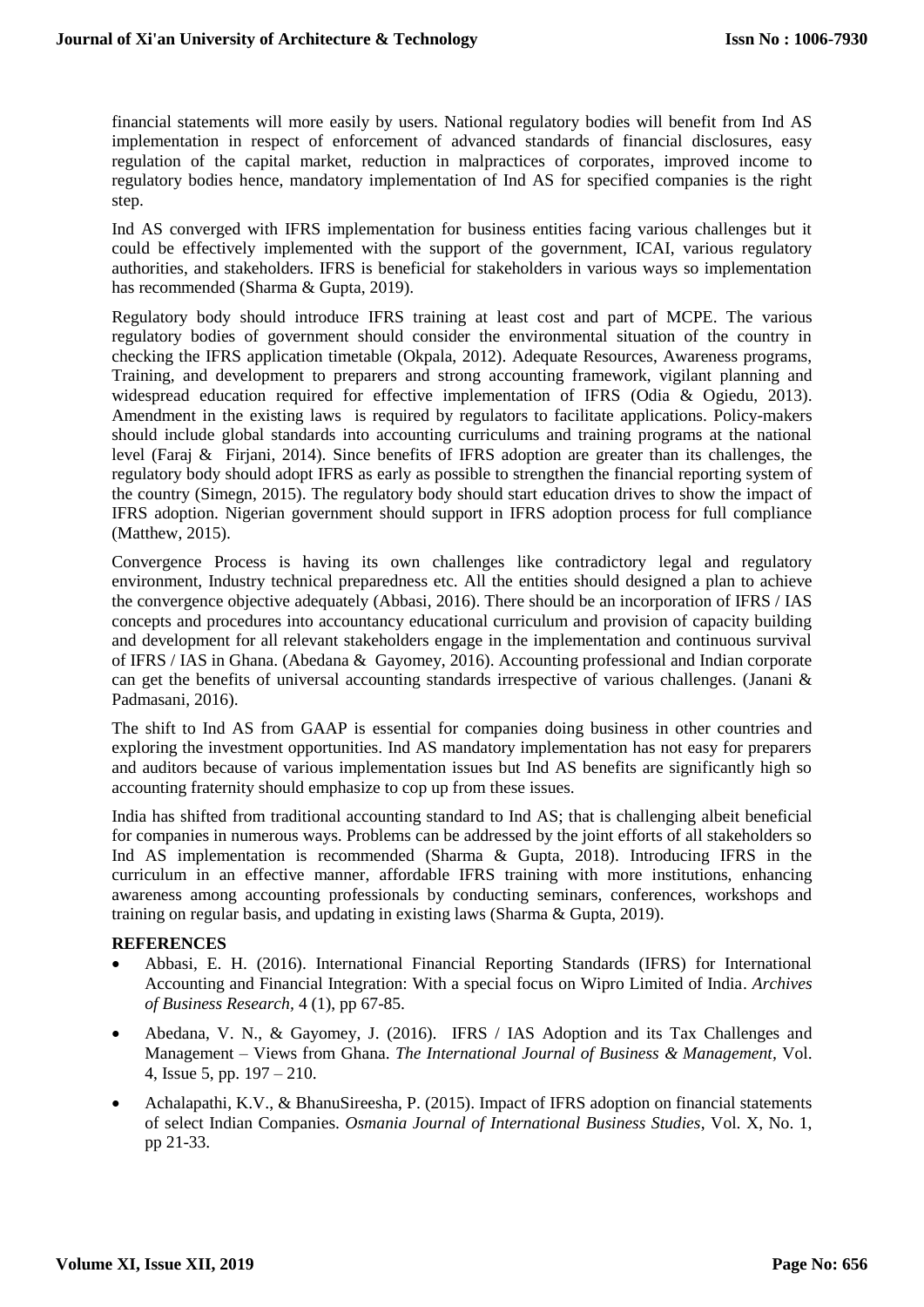- Aubert, F., & Grudnitski, G., (2011). The Impact and Importance of Mandatory Adoption of International Financial Reporting Standards in Europe. *Journal of International Financial Management and Accounting,* 22:1, pp 1-24.
- Balshaw, V., & Lont, D. (2010). New Zealand operating expense disclosure The impact of international financial reporting standards on early adopters. *Pacific Accounting Review,* Vol. 22, No. 2, pp. 108-123.
- Faraj, S., & Firjani, E. El. (2014). Challenges Facing IASs/IFRS Implementation by Libyan Listed Companies. *Universal Journal of Accounting and Finance*, 2 (3), pp 57-63.
- Gupta, P., Akhter, J., & Chaklader, B. (2015). An Empirical Study of Accounting Expert's Perception for Implementation Standards in India. *Nitte Management Review*, Vol. 9, Issue 2, pp  $35 - 52$
- Hossain, Md. S., Hasan, Md. S., & Safiuddin Md. (2015). Adoption of International Financial Reporting Standards in Bangladesh: Benefits and Challenges. *IOSR Journal of Business and Management,* Vol. 17, Issue 8, Ver. I, pp 16-24.
- Janani, N. & Padmasani. (2016.) IGAAP and IFRS: Testing the difference in key Financial Ratios. *International Journal of Research in Finance and Marketing,* Vol. 6, Issue 5, pp 22-27.
- Jones, S., & Higgins, A. D. (2006). Australia's switch to international financial reporting standards: a perspective from account preparers, *Accounting and Finance*, 46, pp 629–652.
- Loyeung, A., et al, (2016). The cost of implementing new accounting standards: The case of IFRS adoption in Australia. *Australian Journal of Management*, Vol. 41 (4) pp 611– 632.
- Matthew, A. A. (2015). Impact of IFRS on Financial Reporting Practices in Nigeria (A case of KPMG). *Global Journal of Contemporary Research in Accounting, Auditing and Business Ethics (GJCRA),* Vol. 1 Issue 1, 263-281.
- Odia, J. O. & Ogiedu, K.O. (2013). IFRS Adoption: Issues, Challenges and Lessons for Nigeria and other Adopters. *Mediterranean Journal of Social Sciences,* Vol. 4, No. 3, pp 389-399.
- Okpala, K. E. (2012). Adoption of IFRS and financial statements effects: The Perceived Implications on FDI and Nigeria Economy. *Australian Journal of Business and Management Research,* Vol. 2, No.05, pp 76-83.
- Oladeji, W. S., & Agbesanya, E. O. (2019). Benefits and Challenges of Adoption of International Financial Reporting Standards. *International Journal of Research and Innovation in Social Science*, Volume III, Issue VI, pp 521-525.
- Sharma, M.,& Gupta, P. (2018). A study on challenges in Ind AS implementation in India. *International Journal of Research in Engineering, IT and Social Sciences,* Issue spl., pp. 291- 301.
- Sharma, M., & Gupta, P. (2019). Perception of accounting professionals in the convergence and implementation of a single set of global accounting standards in India. *International Journal of Recent Technology and Engineering (IJRTE),*Vol. 8, Issue 4, pp 7370-7378.
- Shukla, S. (2015). An Empirical Study of the Impact of Adoption of IFRS on the Financial Activities of Companies in India. *IJRSI,* Volume III, Issue I, pp. 323-329.
- Weaver, L., & Woods, M. (2015). The Challenges Faced by Reporting Entities on their transition to IFRS - A Qualitative Study. Accounting in Europe, Vol. 12, Issue 2, pp 197-221.
- Simegn, Y. (2015). Adoption of International Financial Reporting Standards (IFRS) in Ethiopia: Empirical Evidence. *The International Journal Research Publication,* Volume: 04, Number: 03, pp.1- 20.